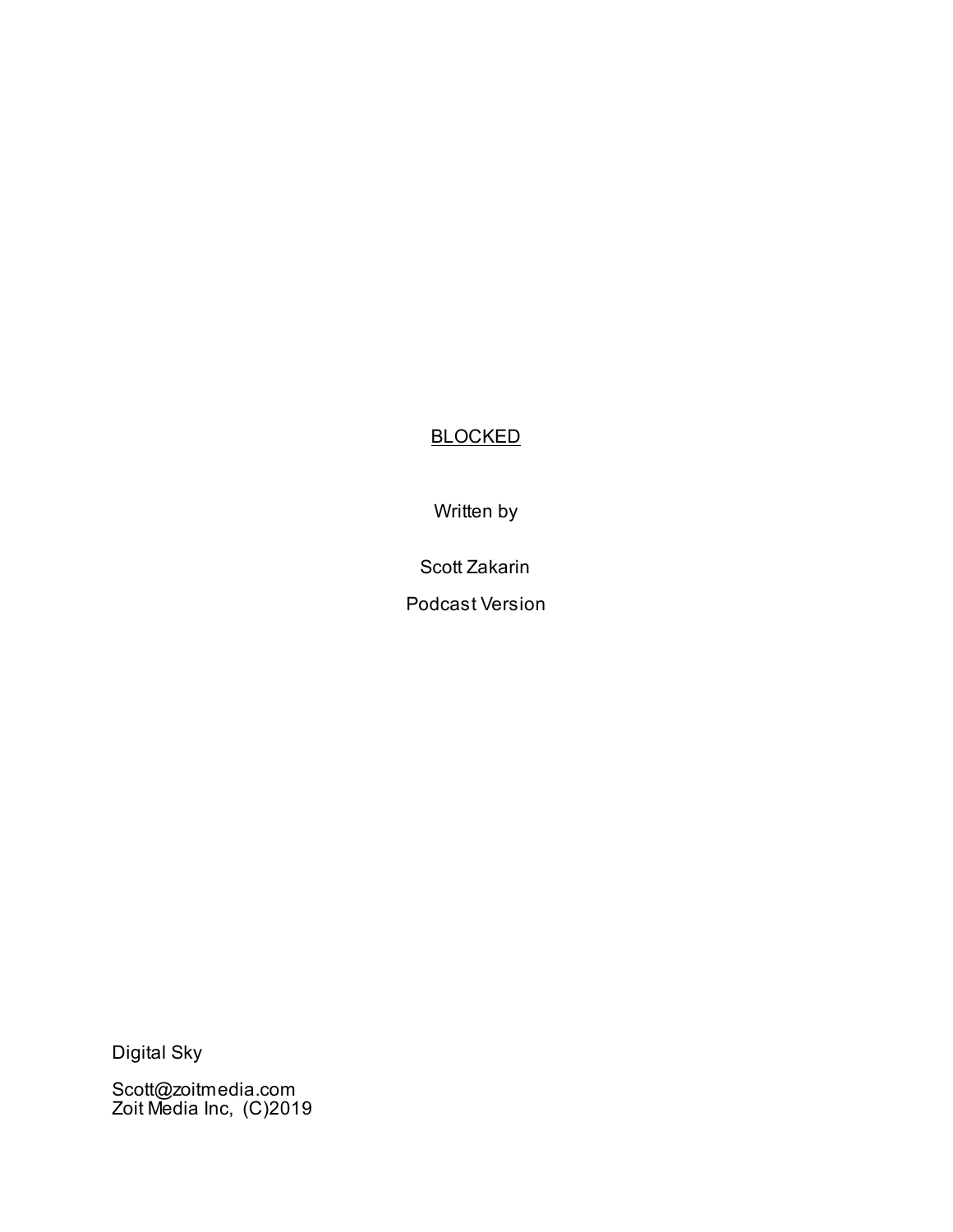#### ANNA

Picture in your mind the Hollywood Walk of Fame, where the sidewalk is covered in stars that honor the greatest Hollywood artists and movie moguls from the last 130 years of the business of show. They could certainly make room for two more.

Digital Sky Presents: "BLOCKED"

CHARLIE KING is a 33 year-old-writer. Charlie knows he has the talent to be a successful artist and producer. He is disciplined enough to write every day, driven by the certainty that he is close to "making it big." Charlie is having lunch with 25-year-old actor and telephone marketing salesperson, Michelle Tinto. She is also crazy passionate about becoming a big star in "the biz". Michelle fully expects to be discovered and deliver a knock-out performance that will put her on the road to stardom. Two wannabees, brought together by their dreams. But in Hollywood, it's not what you know, it's who you know, that is the secret of success.

### INT. DINER

SOUND: Diner sounds. Lunchtime. Charlie and Michelle type on their phones while sitting with each other.

### **CHARLIE**

I just read that there's some new evidence about Edison and Tesla. It proves conclusively who really invented the light bulb. Great material for a movie, huh!? (mockish) And it turns out I know a writer who already has a great script about Edison and Tesla

### MICHELLE

laying in the back of his closet.

You were right Charlie. You saw the future. (switch) Wait, what happens if it turns out the one who really invented it, isn't the guy who invented it in your script?

**CHARLIE** Doesn't matter. Interesting either way. Getting there is the story.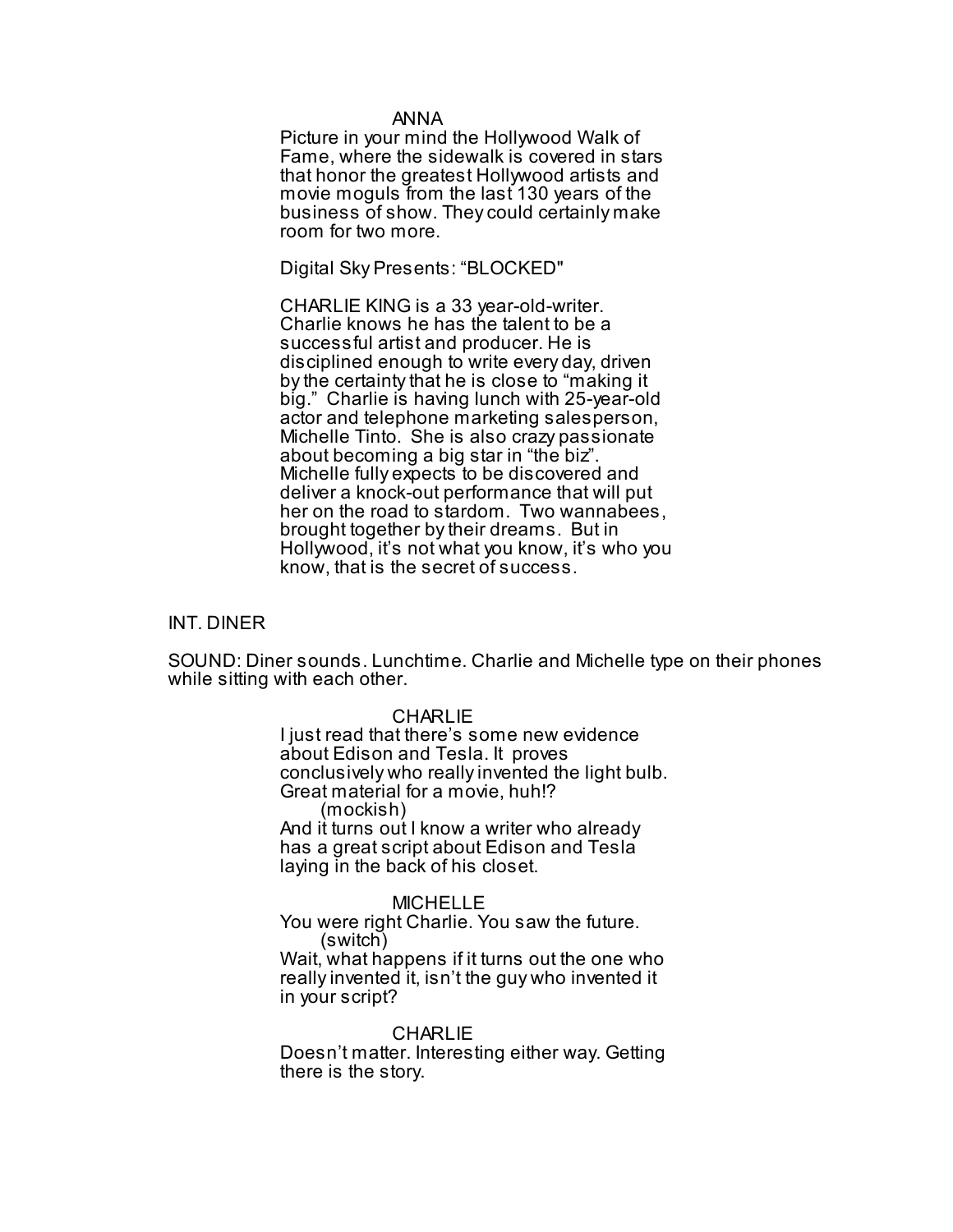### CHARLIE (CONT'D (CONT'D)

Ya know what? My friend Stevo represents some movie stars who could get this picture made with a text.

### MICHELLE

Pffft. Are you kidding, me? This is on of those movies where great stars can show they can act. Win an Oscar.

#### **CHARLIE**

Even a nomination would be amazing. (beat)

Michelle, it will be great for your career to act alongside movie stars.

#### MICHELLE

You just better remember you swore to me; you won't let anyone make this movie unless I can play Katherine.

#### CHARLIE

Yup. You're my muse. Your role is unconditional...

MICHELLE When was the last time you guys spoke?

### **CHARLIE**

I sent a congratulatory text when he got his promotion.

#### MICHELLE Did you hear back?

### **CHARLIE**

Yeah. He was very sweet. Told me how grateful he was to me for introducing him to my agency.

#### MICHELLE You were good to him.

#### CHARL IF

When he first landed in LA, I even let him stay on my couch... for several weeks.

MICHELLE I hope he appreciates what you did for him.

(MORE) **CHARLIE** I think he does. (beat) I'm really happy with his success.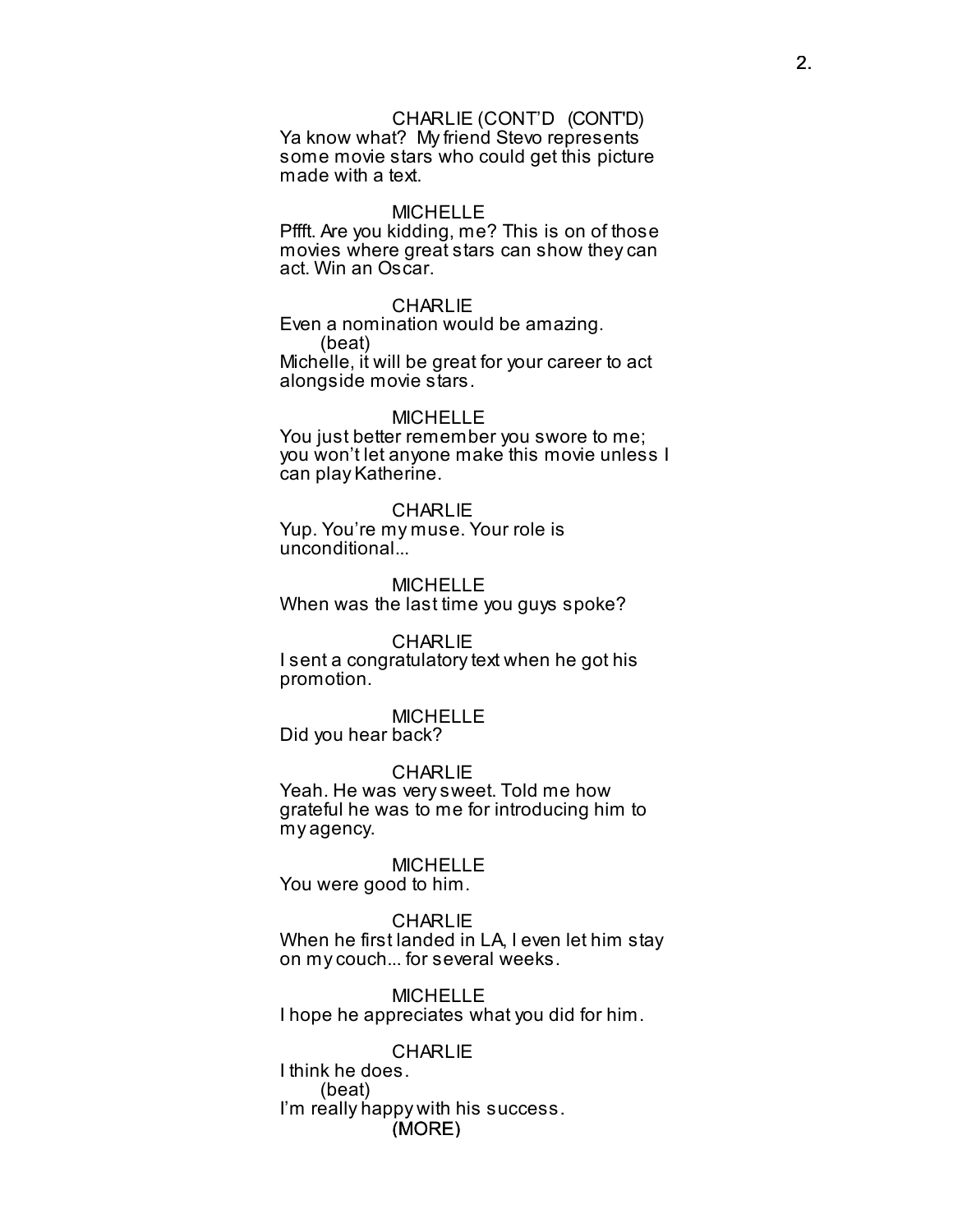### CHARLIE (CONT'D)

He's worked really hard to get where he is. (beat) You, know what, I'm going to give him a call.

SOUND: Charlie presses the button and the phone rings.

DANIKA Steven Mittleman's office.

**CHARLIE** Hi. Is Stevo there please?

DANIKA I'm sorry. He's with a client, can he call you back?

**CHARLIE** Of course. Anytime today would be good.

DANIKA I'll let him know. Who should I tell him called?

**CHARLIE** Charlie King. Nice to meet you...

DANIKA

Danika.

**CHARLIE** 

(friendly) Nice to meet you, Danika. Where are you from?

DANIKA

New Jersey.

CHARLIE Love Jersy! Great people, culture, and of course, home of "the Boss".

DANIKA

"The Boss"?

**CHARLIE** Bruce Springsteen. The boss.

DANIKA

(doesn't know) Of cource, Bruce Springstring. The... Boss. I'll try to listen to him. - Nice to meet you to, Mr. Mittleman.

**CHARLIE** 

Charlie.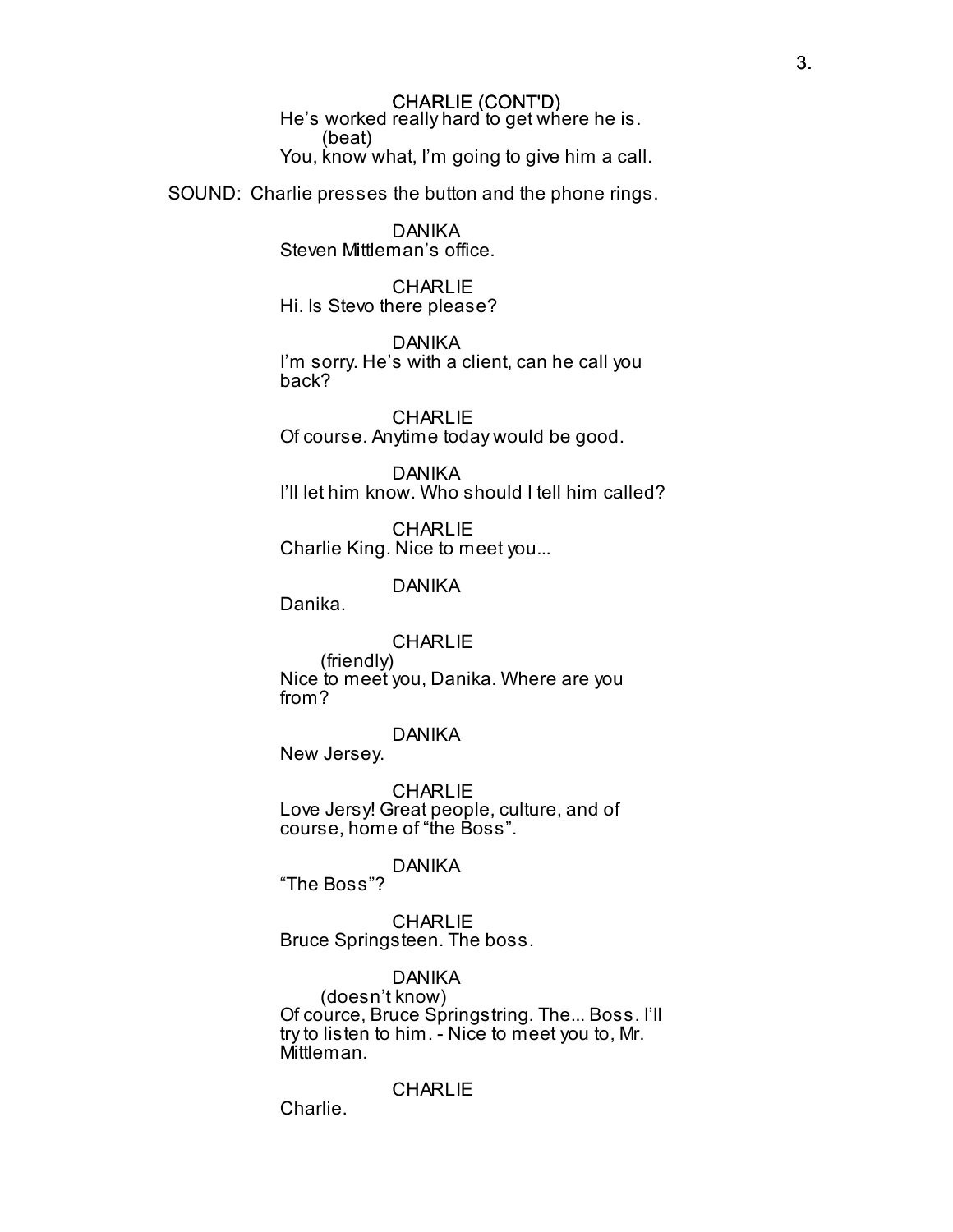(more personable) Nice to meet you, Charlie.

SOUND: Charlie presses end call button.

### **CHARLIE** He's with a client.

MICHELLE You think he'll call back?

### **CHARLIE**

He better do it fast, before some other writer figures out this idea and plucks it from the zeitgeist...

### **MICHELLE**

And some other actress gets to play Tesla's scandalous girlfriend, Katherine Johnson.

### CHARLIE

If I don't hear from him today, I'll try him again tomorrow.

### MICHELLE

This could be our big break. We need to make this happen.

### **CHARLIE**

Oh my god. After so many scripts, it would be so amazing to see one of my movies get made.

### MICHELLE

At least you have actually sold a script. That's more that most writers.

### **CHARLIE**

It's something, but you don't get much money. And it's not even so much about the money. I work hard on my craft.

#### MICHELLE

Me too. Taking all those classes, doing all those student films. It's all leading to this moment that is happening right now.

### **CHARLIE**

I keep imagining what it would feel like to be sitting in that movie theater and hear people laugh and cry from the story I imagined and the words that I wrote.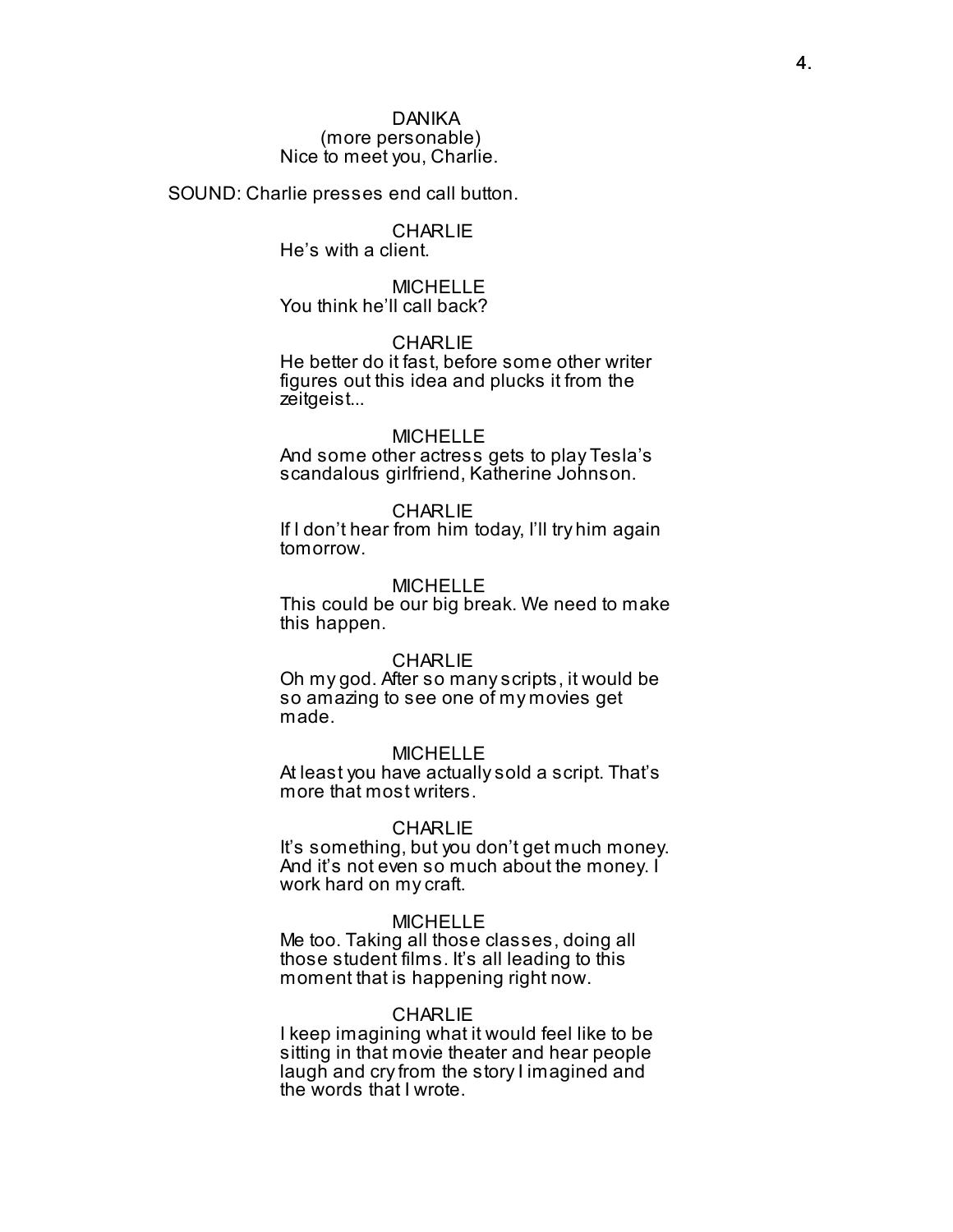### INT. SMALL HOME OFFICE - NEXT DAY

ANNA Charlie is in his bedroom, sitting at his desk, with a laptop in front of him. He checks his phone and dials it.

SOUND: Ringing. Danika's voice on the other side of the phone.

# DANIKA

Steven Mittleman's office.

# **CHARLIE**

Hi. Charlie King calling for Stevo.

### DANIKA

Steven is out of the office right now. Is there something I can help you with?

### **CHARLIE**

I appreciate it, but I really just want to speak with Stevo. Excuse me, Steven. We're such old friends, I'm still calling him Stevo. Not just Hollywood friends.

### DANIKA

Okay, I'll tell him you called.

### **CHARLIE**

Do you think he will be able to call me back today?

### DANIKA

He has a realy busy schedule over the next few days, but we'll try.

### **CHARLIE**

Okay, thanks. Please let him know it's time sensitive.

DANIKA I will. Thank you for calling, Mr. King.

### **CHARLIE**

Charlie.

DANIKA (laughs) Thanks for calling Charlie.

### INT. DINER

SOUND: Busy diner. Lunchtime. Michelle and Charlie are at the diner eating impossible burgers.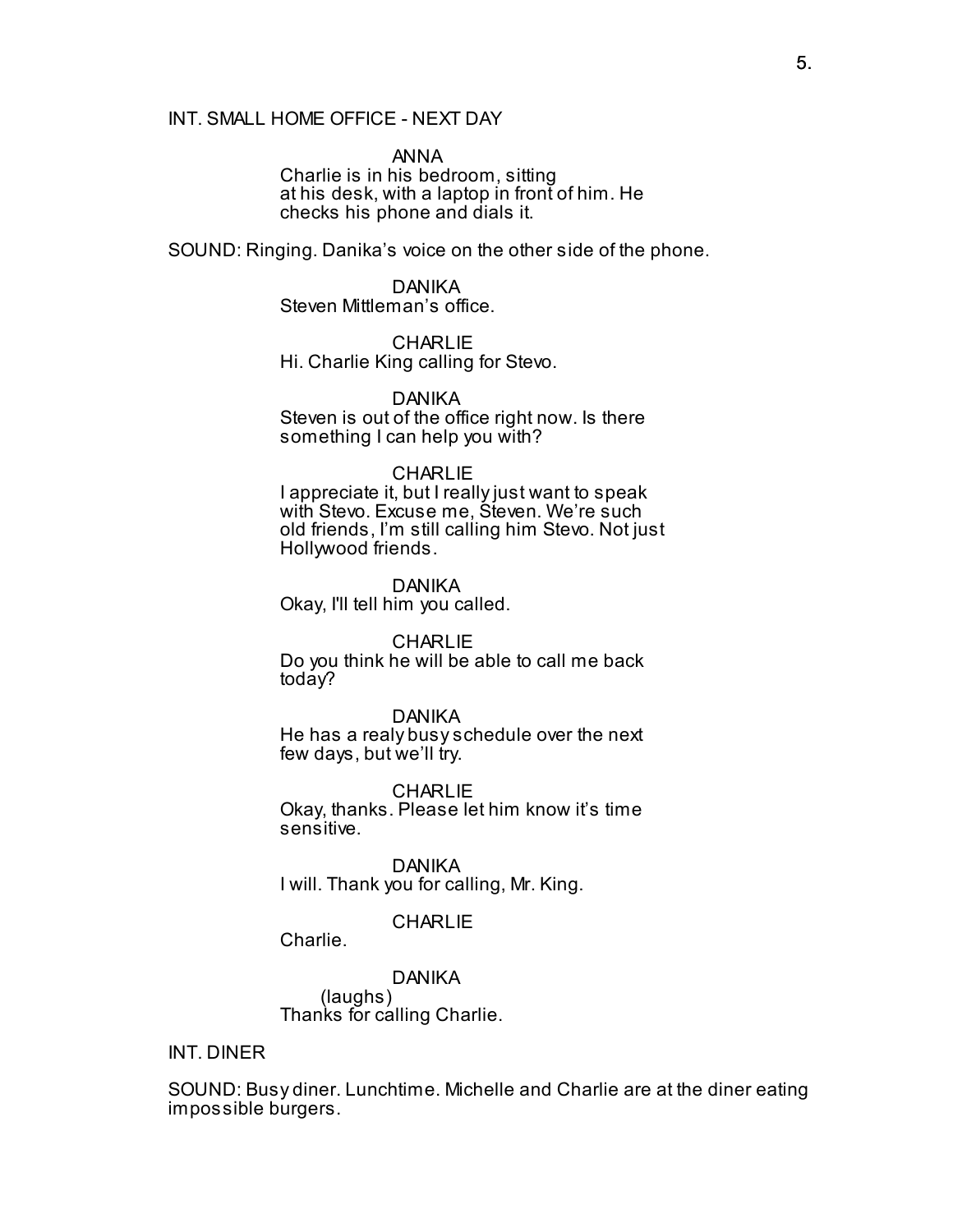### **MICHELLE**

That's weird. Why don't you try him on his cell?

**CHARLIE** I don't know if I want to bother him at home.

#### **MICHELLE** I'm sure he'll be fine. He probably has a crap assistant.

**CHARLIE** No, Danika seems bright. Even if she doesn't know who Bruce Springsteen is.

MICHELLE Is he the one that sings "Piano Man?"

### CHARLIE That's Billy Joel. It's a reasonable mistake. (beat) No reason to waste anymore time stressing than I have too. I'm trying his cell phone. I think he just got a new one.

SOUND: Charlie picks up the phone. It goes directly to voice mail.

VOICE MESSAGE You have reached 310-728-

### **MICHELLE** Are you getting him.

**CHARLIE** I got his voice mail.

### CHARLIE (CONT'D)

Hey man. It's Charlie King. I'm not sure if you got my messages, but if you could give me buzz I'd really appreciate it. I have an opportunity that would be really interesting for both of us. Thanks!

SOUND: Charlie presses a button to end the call.

### **MICHELLE**

Text him.

**CHARLIE** I'm beginning to feel like a needy boy friend.

# MICHELLE

Based on the circumstances, I'm sure he'll understand.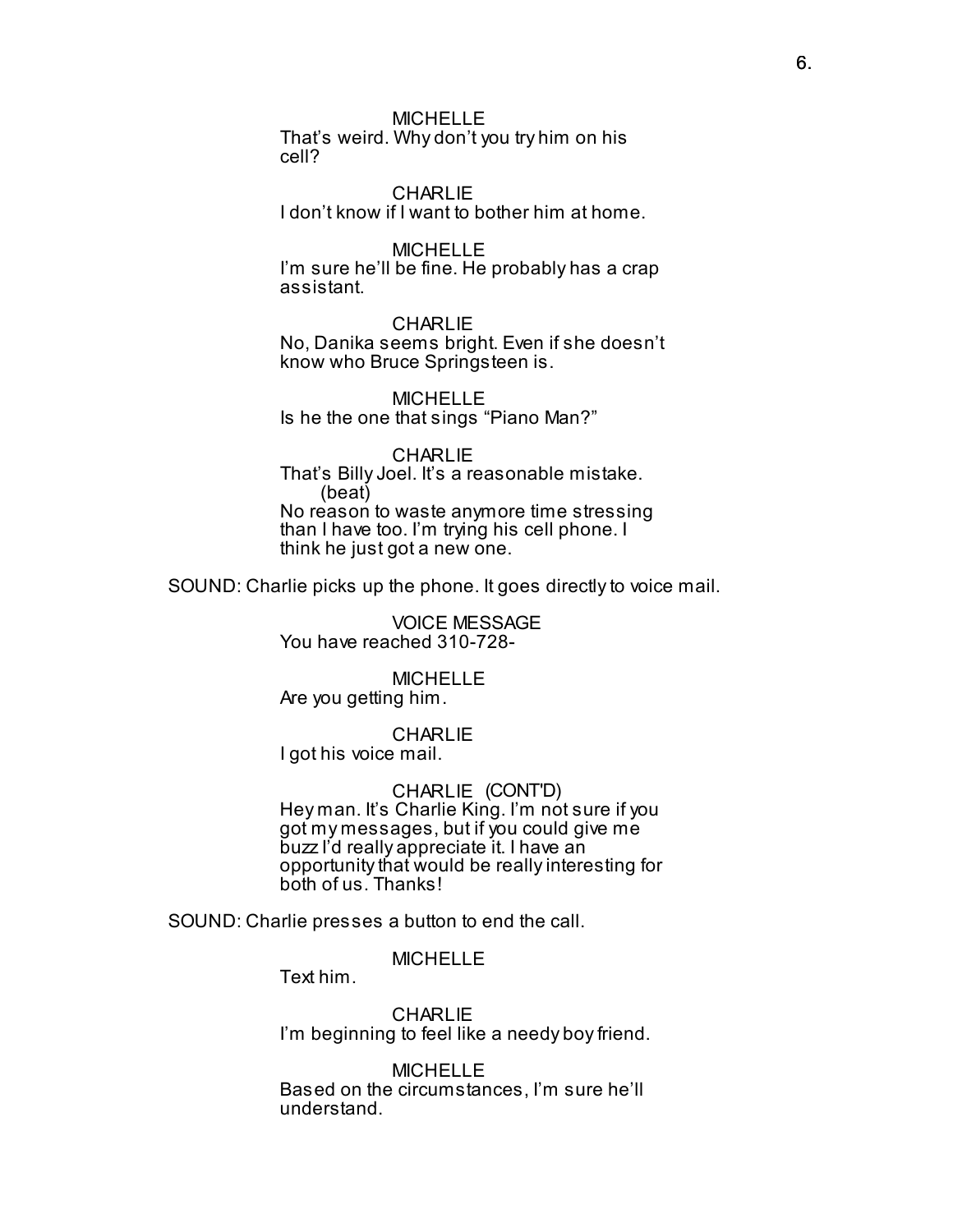### **CHARLIE**

Yeah, imagine how mad at me he would get if someone else ends up producing another Edison/Tesla movie before us... and I didn't try my hardest to track him down before it was too late.

### MICHELLE

### I would be so pissed off if I were you!

#### **CHARLIE**

I'm not mad. I'm a little hurt. I know we're supposed to separate business from personal, but I fed that broke-ass guy for weeks when he first moved to LA.

#### MICHELLE

You should try texting him. My friends blow up each other's phones with texting when it's important to reach each other.

#### **CHARLIE**

Sure.

(texting) Hey brother. Can you call me back? It's important.

CHARLIE (CONT'D) He's got to get back to me now.

### PAUSE

MICHELLE Has Stevo gotten back to you at all yet?

**CHARLIE** No. But that's okay, I want to give him a few days.

MICHELLE Have you tried DMing him on Instagram?

### **CHARLIE**

Of course I have. I tried all the socials, even LinkedIn. Haven't heard back.

#### **MICHELLE**

That's fucked that he's not getting back to you right away. Ungrateful asshole.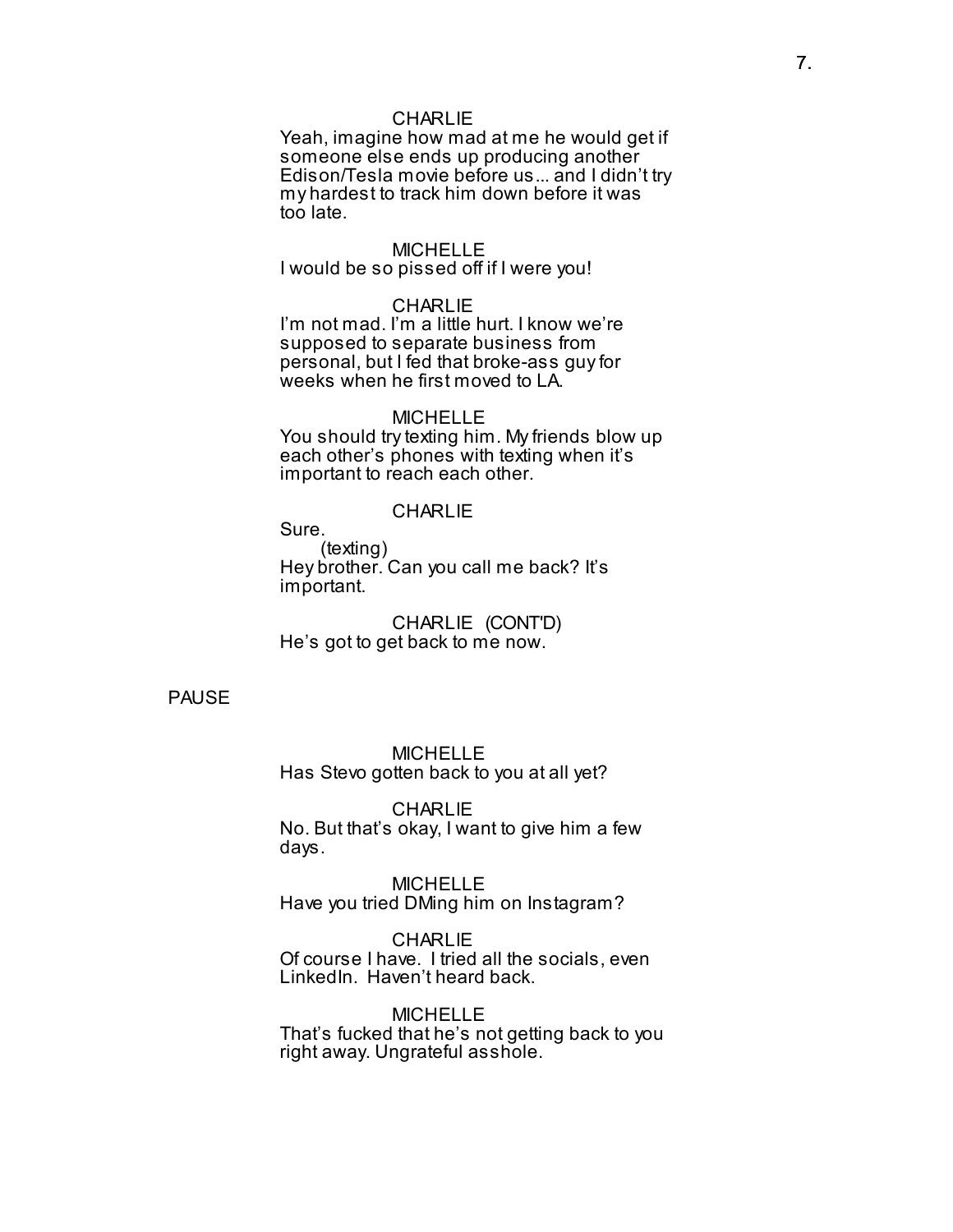### **CHARLIE**

Or... He may legitimately be dealing with one of the big studio productions. His client could be an Avenger who needs Stevo to rescue him. I've got to stop taking it so personally.

#### MICHELLE

I'm sure he would find a way to call back Matt Damon or Leonardo.

#### **CHARLIE**

Yes. That's his job. I'm just an old friend who he hasn't seen in years.

#### MICHELLE

You were a mentor to Stevo, Charlie! Other than your immediate family, that's the one person your supposed to always be there for.

#### **CHARLIE**

And I'm not asking him for help. I'm offering an opportunity.

MICHELLE Exactly. Now let's track down the muthuh fuckuh! (beat) Okay... Let's start with the obvious. Text me his number.

SOUND: Texting the number.

DANIKA Steven Mittleman's office.

MICHELLE Is Steven in please?

DANIKA I believe he is with a client.

### MICHELLE

(choose an accent) Hello. I'm a producer from Czechoslovakia and my father is great director with exciting movie. I am traveling on business, and Steven told me to look him up. So hear I am. May I make an appointment?

DANIKA What is your name, please?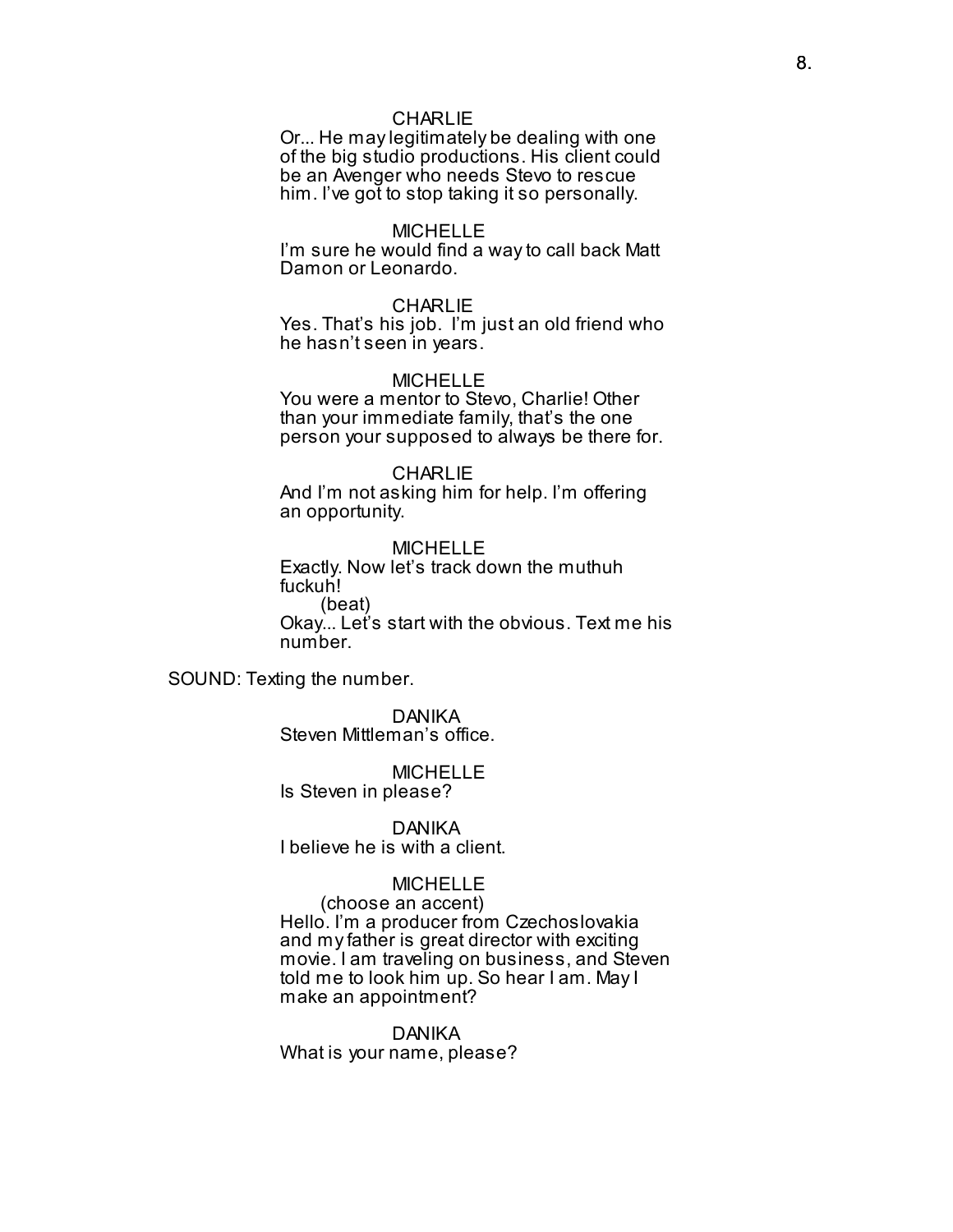MICHELLE (struggles just a little) Maria Masterintinto.

### DANIKA

And your father?

MICHELLE

(fishing) Uh... Master Masterintinto.

DANIKA Um... Maria. Let me take a message, and I will let Steven know.

SOUND: Phone off.

### **CHARLIE**

So...

### MICHELLE

I'm not sure she bought it. I didn't do my voice warm-ups and kinda choked when she asked me my name.

#### **CHARLIE**

And then there's the problem of IMDB. They're probably searching for you and your imaginary father right now.

### INT. STEVEN'S OFFICE

### ANNA

Picture the office of successful Hollywood agent Steven Mittleman, or Stevo, a nickname he's worked hard to outgrow.

#### STEVO

Hey Danika, any messages?

### DANIKA

A few. Your meeting at SONY has been confirmed. Client emergency: Tom can't find his car keys. We have the truck going out to help him.

### **STEVO**

You're so good. Anyone else?

#### DANIKA

Charlie King has not tried calling lately.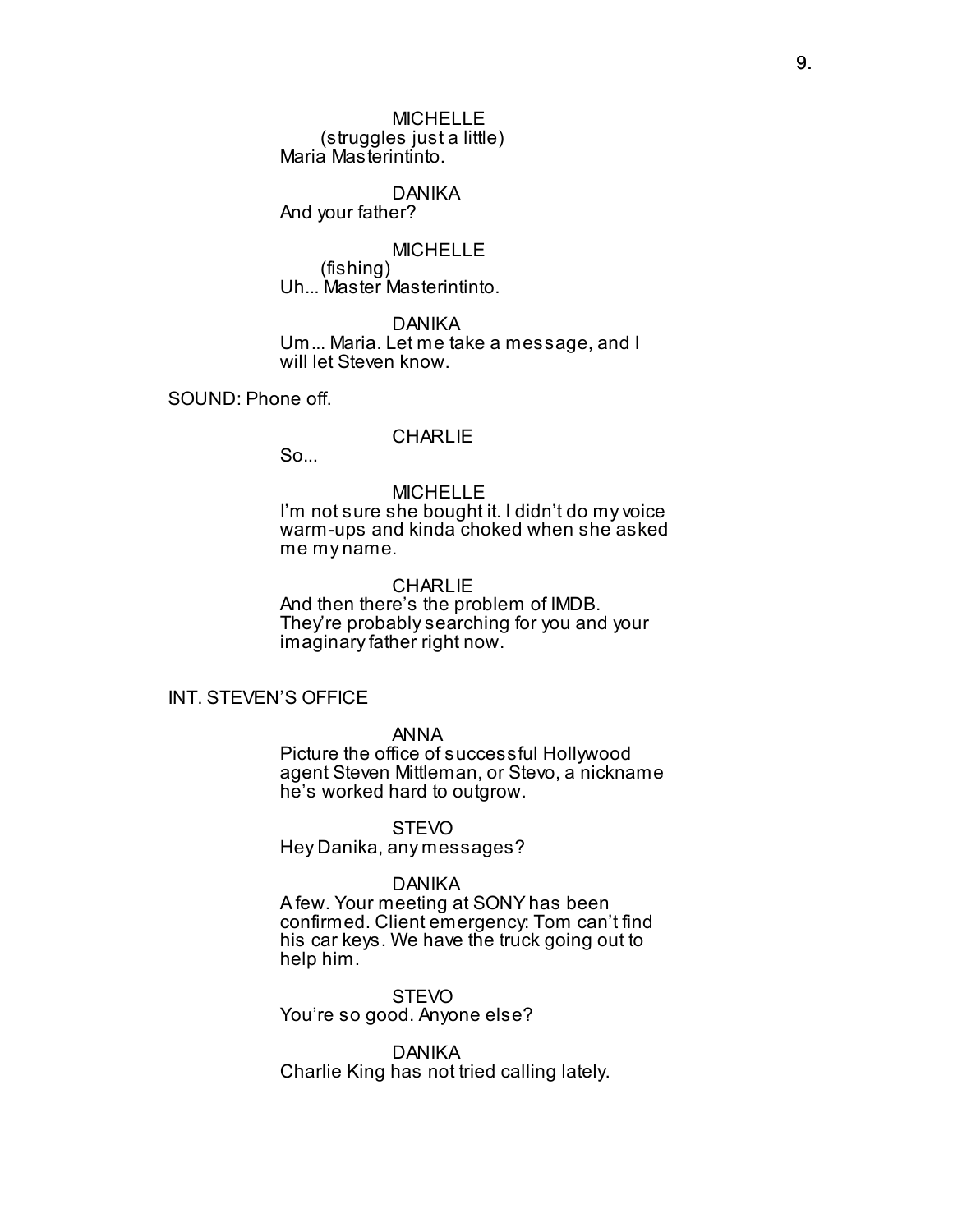### **STEVO**

It's been a few days now. That's good. That's a relief.

#### DANIKA

There was also someone else who got through to our line trying to get a meeting with you. But I'm pretty sure it was a hoax. Nothing in IMDB or anywhere else about her.

#### STEVO

With all the shit I have to deal with, I might as well have gone into politics.

SOUND: Back in diner

#### **CHARLIE**

Maybe I should shop the script to other studios.

### MICHELLE Yeah.. And end up giving away your idea.

**CHARLIE** Edison and Tesla were real people. Anyone can write a story about them.

#### MICHELLE

Or even worse, steal the best parts from your script for themselves?

### **CHARLIE**

If we can't get through to Stevo soon, I'm not going to have a choice.

#### MICHELLE

Did you check to see if he got back to you on any of the socials.

## **CHARLIE**

Yeah, this morning.

### CHARLIE (CONT'D) This is silly. I will try one last time, and if he doesn't get back to me today, I'll consider that road closed.

SOUND: Texting.

### CHARLIE (CONT'D) What the fuck!? They blocked my number at his office!

SOUND: Charlie goes to work on searching his phone.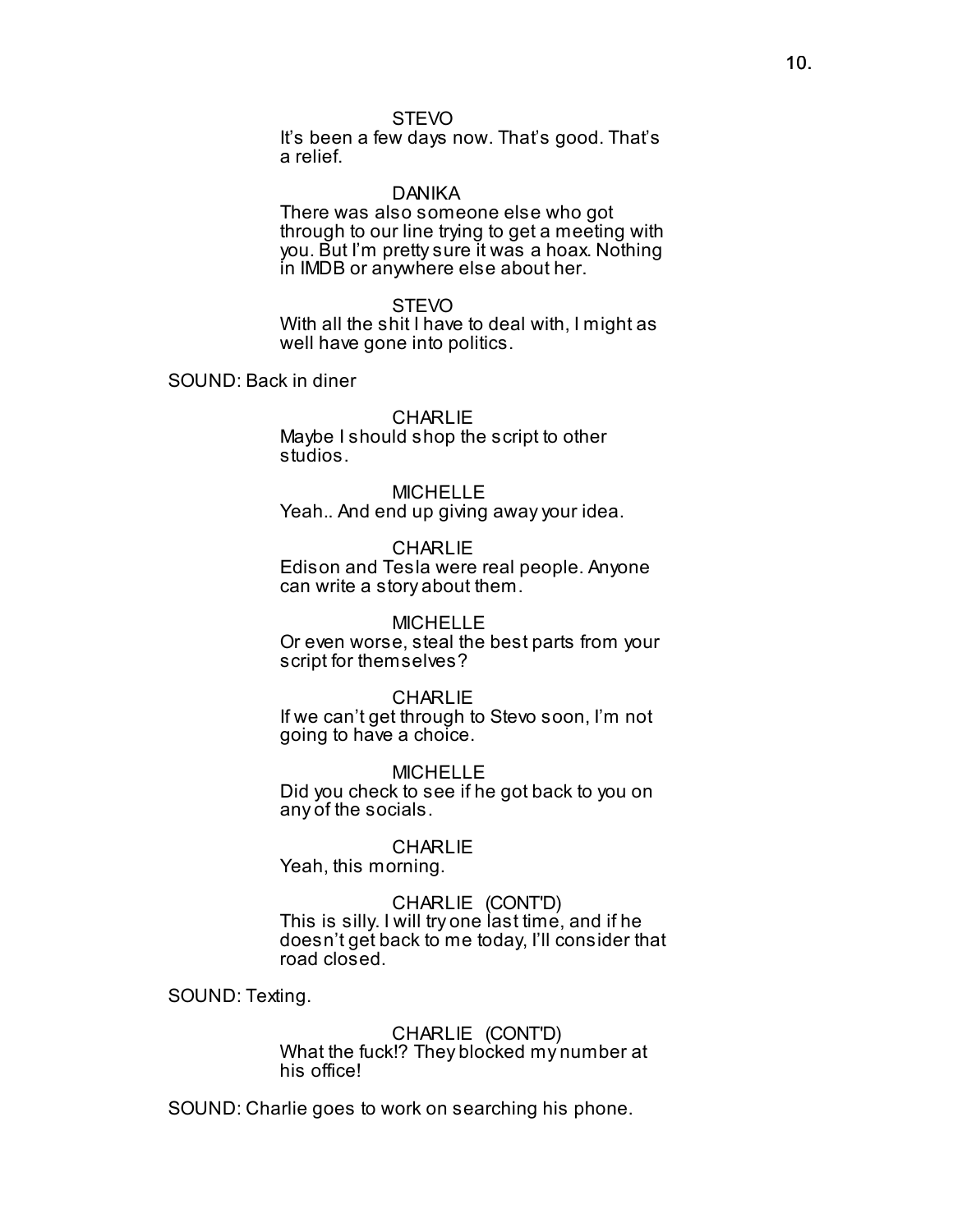### CHARLIE (CONT'D)

Holy shit! Stevo blocked me on Facebook... and Instagram.

(beat)

And yup, he blocked my number on his cell. Now I'm pissed. Let's go pick up a burner phone. I need to look him in the eyes.

### EXT/INT AGENCY -

### ANNA

Michelle and Charlie pull into a building and over to the valet parking attendant. Michelle goes over to security while Charlie tries to be unnoticed.

### MICHELLE

(character)

Excuse me, security? I hope you can help me. I know I have to show you ID, but I recently lost my wallet...

**SECURITY** Do you have some other form of ID?

MICHELLE Well... I have credit cards.

### **SECURITY**

Those won't work Mam.

#### MICHELLE

Oh wait. I also have my gap card, that has my name on it. I had to apply for that.

#### **SECURITY**

I'm sorry., but...

#### MICHELLE

Please don't say "but"... I will be in such deep shit, if I don't show up to my meeting.

#### **SECURITY**

Maybe we could call someone. What's the company you are here to see?

### MICHELLE

(crying) Nooooahhh! I'm going to be in so much trouble! Please, you can't call them!!

SOUND: Michelle continues the overreacting character.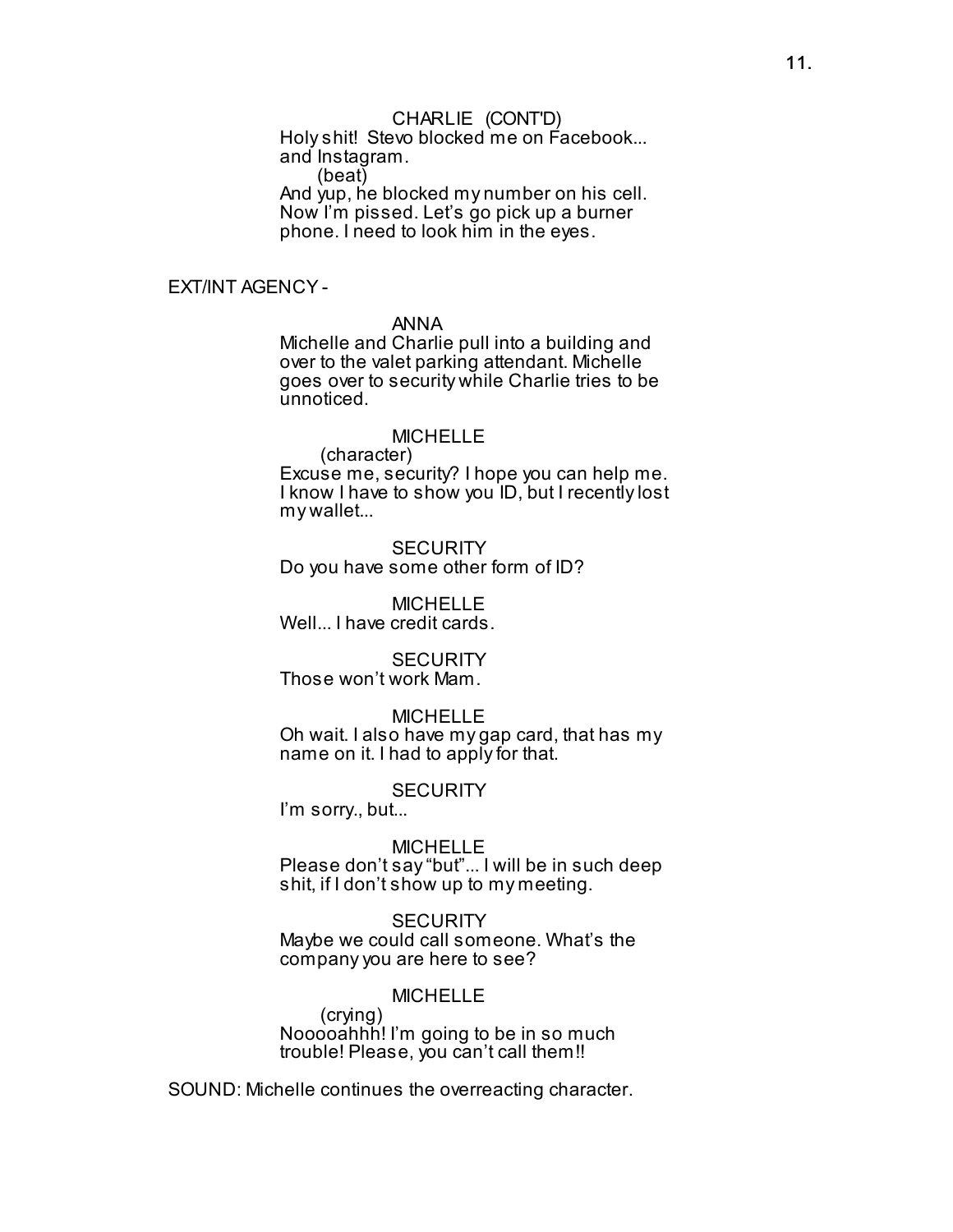### **SECURITY**

Mam! You need to settle down, or we will have to bring you inside to be questioned.

MICHELLE Whoooahhh. Okay, I'm leaving. But I'll be back someday when I'm a star - and you will not need to check my ID to know who I am!

INT. DANIKA'S CUBICLE - DAY

SOUND: Phone ringing and elevator dings.

DANIKA Steven Mittleman's office. (nervous pause) Ummm...I'm sorry Mr. King, Mr. Mittleman is traveling.

**CHARLIE** (voice over phone) Can I speak with him or not?

DANIKA

Like I said...

**CHARLIE** Yeah. I'll see him in a minute.

DANIKA Ummm... can I take a message?

SOUND: Elevator door opening

ANNA Suddenly, the elevator door in the lobby opens. Charlie strides out, determined

**RECEPTIONIST** Excuse me sir, who are you here to see?

#### **CHARLIE**

An old friend.

ANNA

Charlie rushes by the receptionist and into the maze of cubicles. He stops at the first one, where an assistant looks up at him.

### **CHARLIE**

 (friendly) Hey, do you know where Danika sits?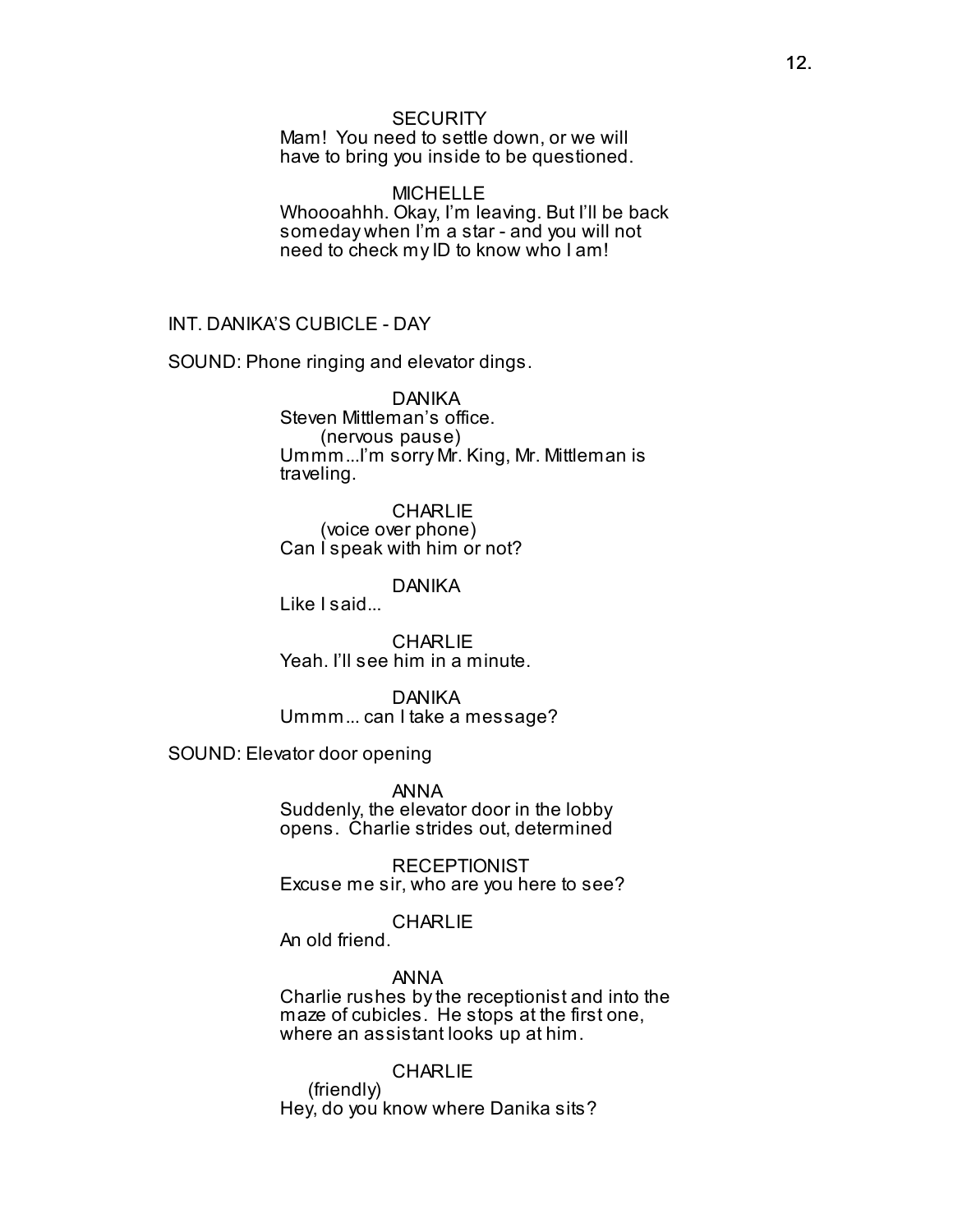### CUBIBLE EMPLOYEE That's her over there.

SOUND: Charlie charges over to Danika's cubicle.

**CHARLIE** Hi Danika. It's Charlie. Nice to meet you in person.

### DANIKA

 (nervously) Hi...Charlie.

**CHARLIE** I'm here to see Stevo Mittleman, please. (beat) Or is he out?

### DANIKA

He uh... just got back. If you wouldn't mind just waiting for...

### **CHARLIE**

Yeah, I mind!

#### ANNA

Charlie doesn't hesitate. He turns and goes right into Stevo's office. Shocked, Stevo reaches for his phone.

**STEVO** What are you doing here Charlie?

**CHARLIE** 

I missed you.

**STEVO** Look man. You can't just charge in here and-!

SOUND: Locking door from the inside.

**CHARLIE** Why not? I let you charge into my apartment 8 years ago...

**STEVO** Come on, Charlie... unlock the door.

**CHARLIE** After you hear me out, Stevo!

**STEVO** Charlie. Please don't make me call security.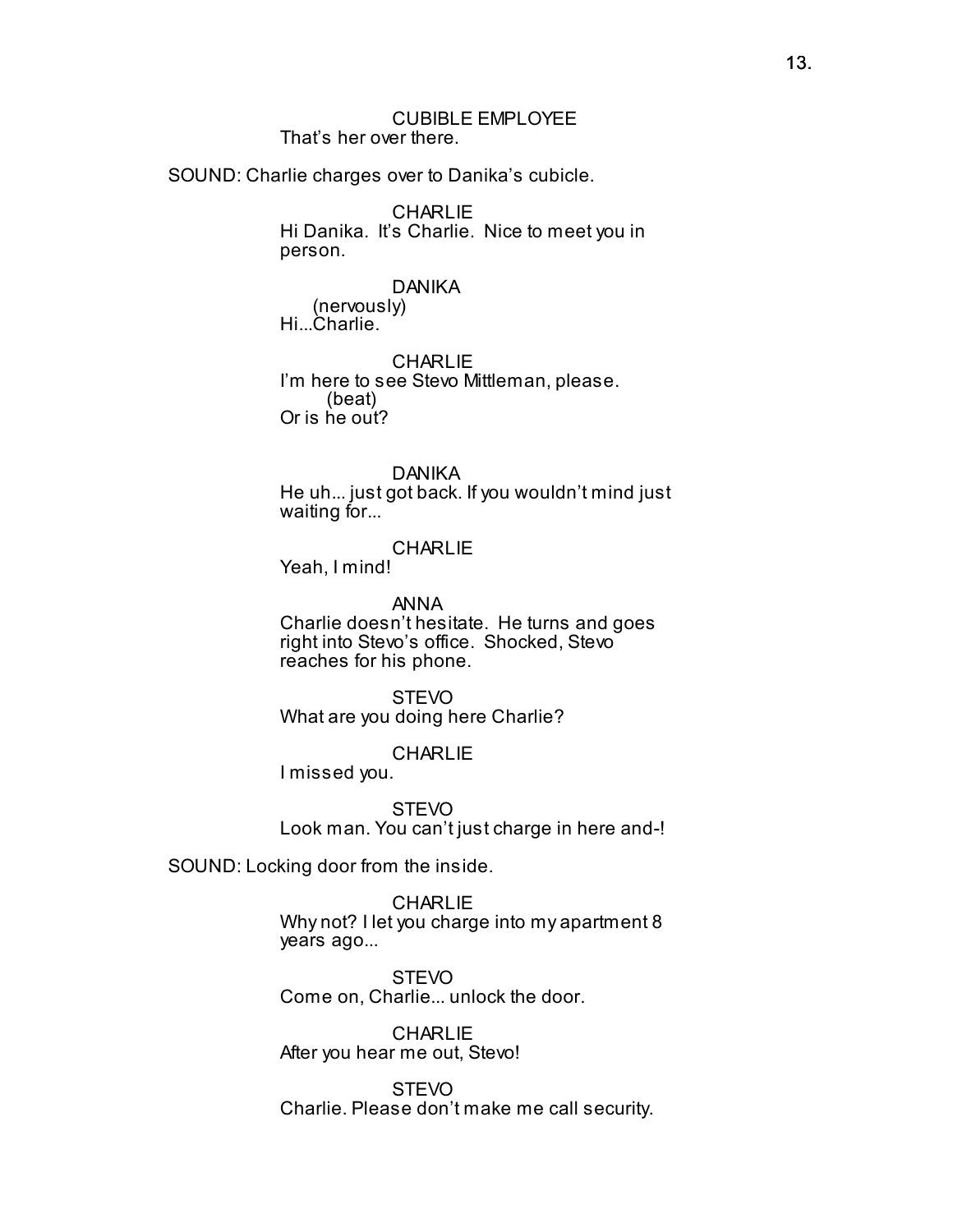SOUND: Knocking on door.

SECURITY GUARD Mr. Mittleman sir. May we come in?

STEVO What should I tell them?

### **CHARLIE**

 (sighing) I'll unlock the door.

SOUND: Door Unlocks from the inside.

**STEVO** 

We're fine, guys. Just two old college friends still pranking each other. (beat) Okay....talk.

### **CHARLIE**

Edison and Tesla. They're in the news, and producers are already sniffing around the topic. But while they are chasing there tails, I already have the script!

SOUND: Charlie drops a large script on Stevo's desk.

CHARLIE (CONT'D) Read it tonight. Call me tomorrow. If you don't like something or if you want me to craft one of the roles to match one of your clients, it's fine.

**STEVO** I can't read your script, Charlie. I can't, and I don't want to.

**CHARLIE** Really? You love my writing.

### **STEVO**

No I don't.

### **CHARLIE**

You used to.

### **STEVO**

No. I didn't

### CHARL IF

Is that why you didn't call me back? Because you didn't have the courage to personally reject me?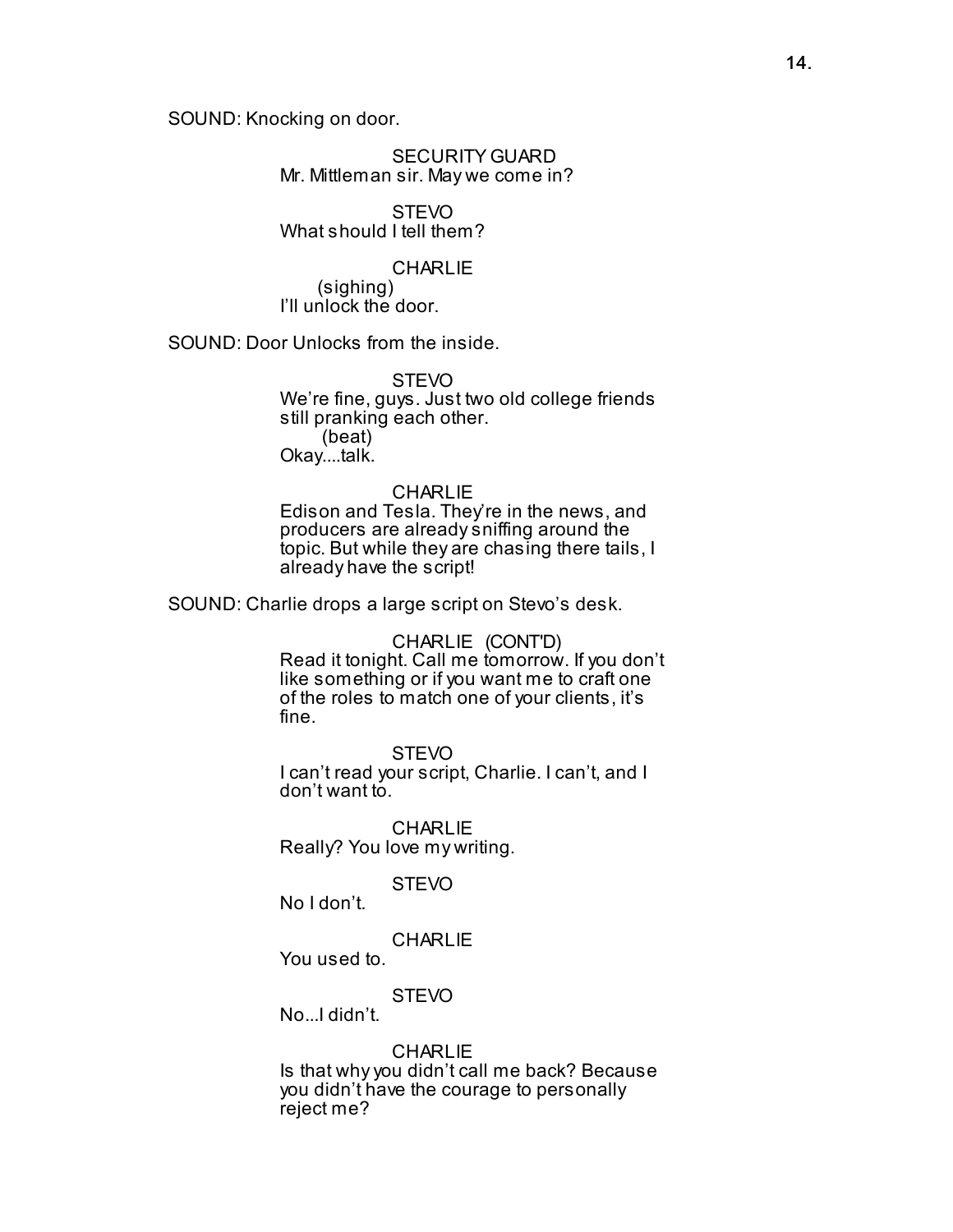### **STEVO**

I think it's time for you to go, Charlie. I wish you luck with your project, but I'm not interested.

#### **CHARLIE**

That's the kind of rejection I get from you? Just do us both a favor and read it. Maybe you would like it. Maybe someone else here will like it. Let Danika read it.

### **STEVO**

Charlie! Enough!

#### **CHARLIE**

At least now you're blocking me in person!

#### **STEVO**

Get the fuck out of my office before I have you removed!

SOUND: Security guards come into the room urgently.

### ANNA

Two large security guards enter the office. One of them stands in front of Charlie blocking him from lunging at Stevo. The other is behind Charlie, blocking the door.

#### **STEVO**

It's okay, guys. We just have some personal issues we're working out.

 (beat) Sorry....I got a little heated.

#### SECURITY GUARD

Mr. Mittleman. This gentleman snuck in without a pass.

#### STEVO

No. I told him to come up. We got our signals crossed and... must have crossed signals or some... WOULD YOU GUYS just give us a few

minutes?

SECURITY GUARD We'll be right outside the door.

SOUND: Security guards exit office.

STEVO Charlie, I've just done you a favor!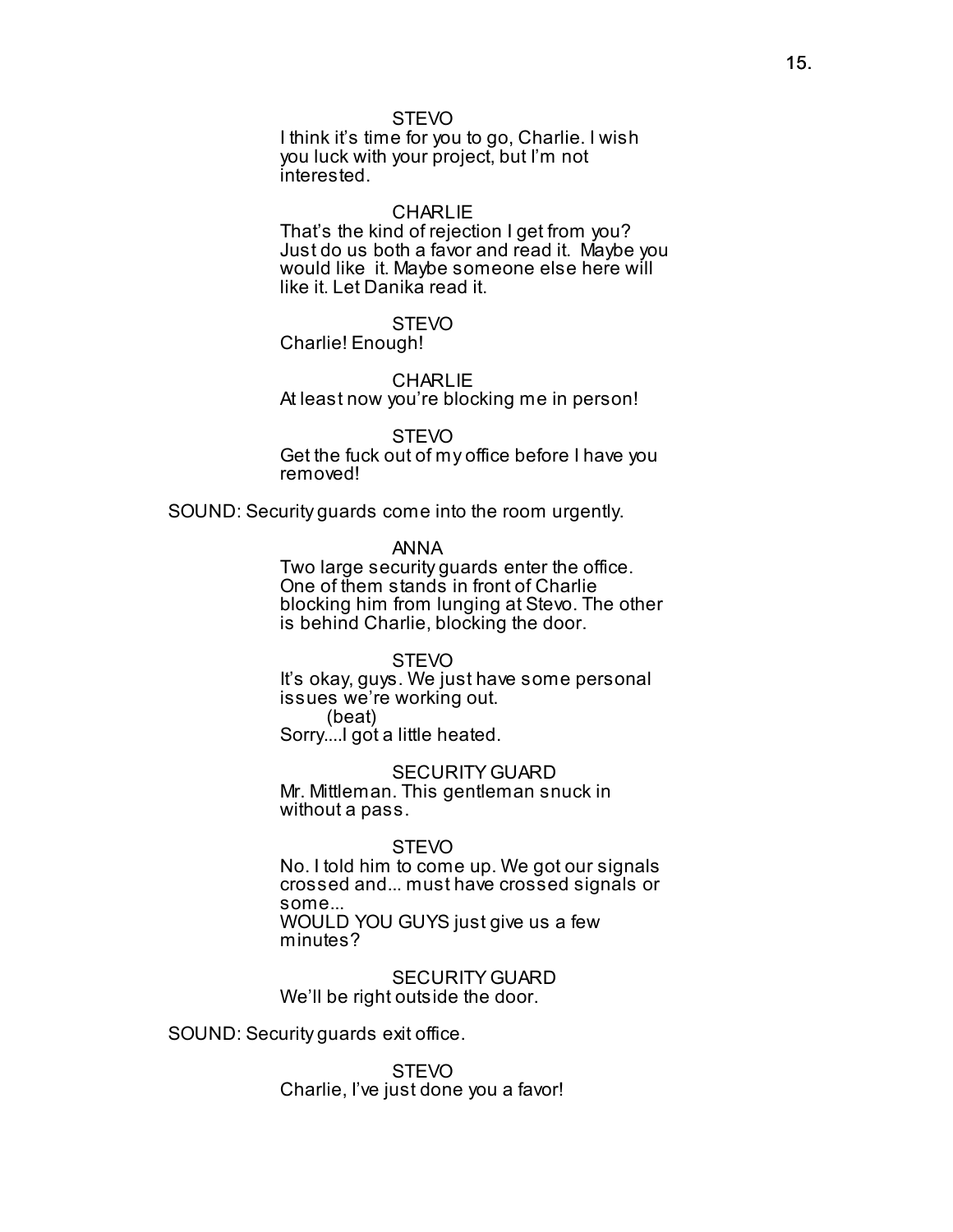### **CHARLIE**

I'm trying to do you a favor.

#### STEVO

Maybe you forgot that I have a restraining order against you!?

#### **CHARLIE**

Pffft. That ran out years ago!

#### STEVO

Do you remember WHY I have a restraining order against you?

#### CHARLIE

You had sex with my girlfriend in my apartment.

#### **STEVO**

First of all, you went out with her twice over as many years. Then, there's the fact that... you beat the living shit out of me!!

#### **CHARLIE**

What does making a movie have to do with an unfortunate love triangle from when we were kids?

### **STEVO**

I was in the hospital for seven days... and my nose is still crooked.

#### **CHARLIE**

(earnest)

And I am sincerely sorry for that. But Stevo, we need to get past this, bro. This script is ready, and the time is now.

STEVO No. The time has past. Charlie. (beat) Listen carefully please. If you try and contact me again in any way, either online or in person, I will press charges. (beat) Are we clear?

SOUND: Charlie gets up.

**CHARLIE** Wow. Just wow. (beat) Your loss old friend.